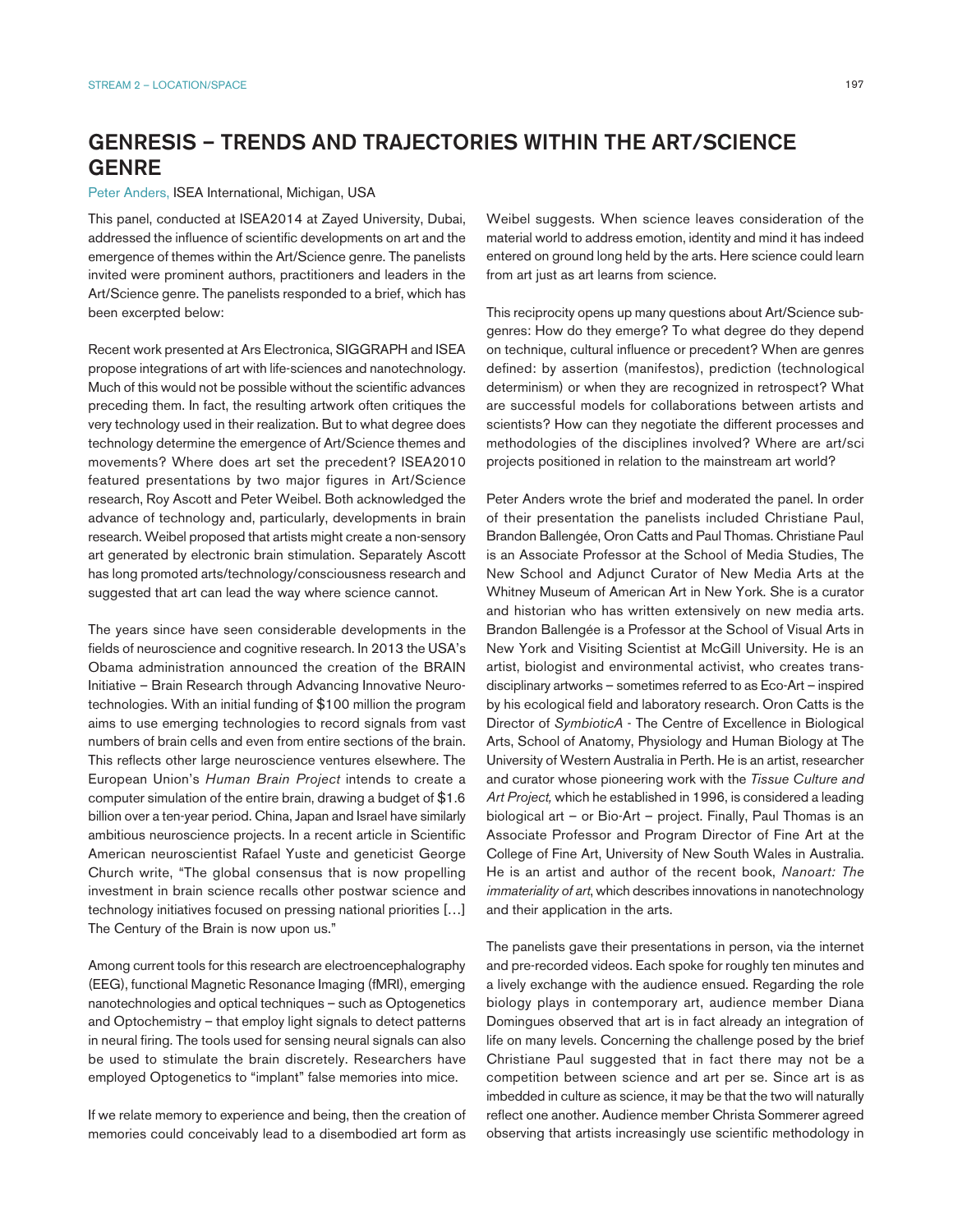their research. So it may not be the topic – biology, ecology, neuroscience – that matters so much as changes in artistic practice itself.

The following statements synopsize the panelists' contribution to the Genresis panel.

### CHRISTIANE PAUL

# A Need for Comprehensive Studies

The evolution of digital technologies, information access, education and social needs, as well as "new media" art since the mid-twentieth century has also brought about a resurgence of interest in art/science (sci-art) collaborations and practice. Art and science intersections and collaborations in fact have a long history spanning centuries. Leonardo da Vinci is often used as the token example in this context, but the story of art and science goes back to cave paintings and artists have explored intersections with science throughout the centuries.

What is missing from the field is a more comprehensive history of trends and trajectories within the art/science genre. This white paper is a call for a more in-depth investigation of these trajectories in the following areas:

- 1. Histories of Art-Science Practice and its Relationship to the Art World
- 2. Methodologies & Processes
- 3. Genres
- 4. Funding & Support
- 5. Labs
- 6. Initiatives
- 7. Research and Publications

# Definitions and Taxonomies

A more comprehensive study needs to make distinctions between roles played by artists and scientists in art-sci practice. Digital / new media art practice by nature implies a fusion art and technology, but one needs to differentiate when it comes to constellations: some artists are "technologists," implementing the technical aspects of their work; other artists are working with technologists who are hired to implement and develop technical aspects of the artists' work. These configurations are different from actual art-science collaborations in which artists and scientists are working on an equal level exploring and fusing the practices in their respective fields.

# **HISTORIES**

1. While there are accounts of art-sci practice in new media, the history of collaborations throughout centuries of artistic practice still needs to be told.

2. The history of corporate support and involvement in art and technology practice at labs such as IBM, Bell Labs and Xerox PARC has received attention, but a more in-depth study of their endeavors and output would be helpful in evaluating the field.

3. Also important would be an account of the relationship between art-science practice and the art world and a comprehensive exhibition history (e.g. the 1986 Venice Biennale was devoted to art and science; exhibitions such as L'Art Biotech, curated by Jens Hauser, at the National Center for Contemporary Arts in Nantes, 2003, are an example of introducing art/science practice to the mainstream art world; a festival such as AxS in Pasadena, CA offers a different type of model for showcasing art and science.)

### METHODOLOGIES & PROCESSES

Issues to be explored include: models for collaborations between artists and scientists; methodologies for negotiating the different processes and methodologies of the disciplines involved. Benefits:

The digital age has the potential to bridge various gaps between art and science. Artistic and scientific technologies of representation both reflect and structure the awareness of the culture in which we are embedded. In the digital age, the technologies of representation as well as concepts in art and science are constantly converging (e.g. mapping of data sets, issues of representation and simulation).

# Challenges:

While science — according to its traditional definition — is based on validation of findings, proof and objectivity, art supposedly belongs into the realm of the non-scientific, of speculation, subjectivity, sensual/emotional experience and a freedom of expression beyond accuracy. Stereotypes in art and science need to be overcome to crate a fruitful dialogue.

# **GENRES**

Art-science practice has diversified over the decades and a study of the diversity of practices would be crucial. The field of bio-art alone today includes practices such as:

- 1. genetic art:
	- transgenics (internalization of synthetic chromosomes)
	- synthesis of artificially produced DNA sequences (as continuation of Mendelian cross breeding of animals and plants)
- 2. cell and tissue cultures
- 3. bio-robotics
- 4. bio-informatics
- 5. neurophysiology
- 6. biotechnological and medical self-experimentation

# FUNDING & SUPPORT (US)

Another important step in researching art / science collaborations would be an assessment of funding bodies and strategies. The NSF, NIH, DARPA, NEA and other federal agencies and private foundations are now increasingly interested in understanding and funding art/science projects. Trans-disciplinary programs are active in most research universities and recently, STEM (science, technology, engineering and mathematics) education initiatives began to add an A: full STEAM ahead. (Gabriel Harp created a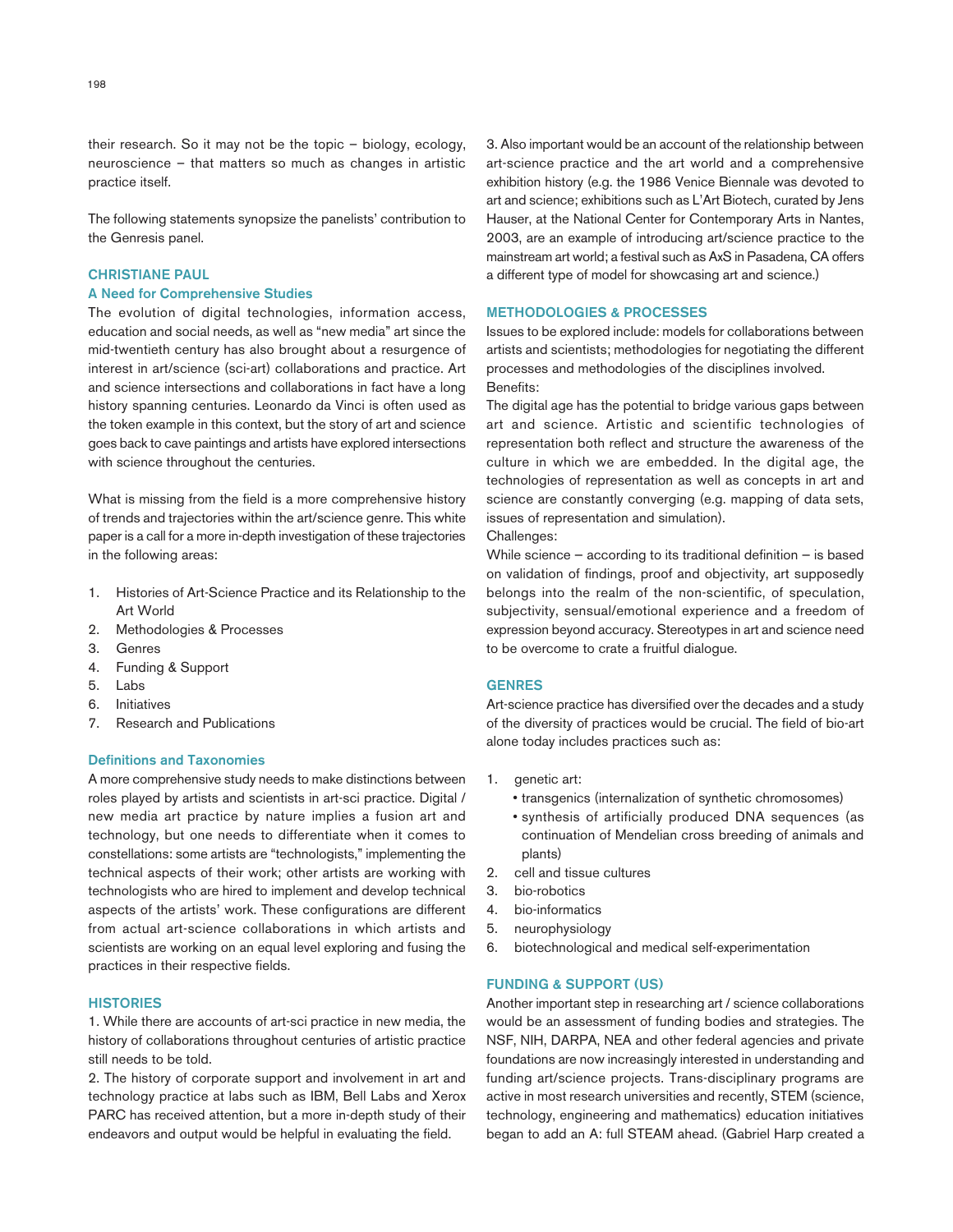graph showing the history of grants for projects and programs with art as a strategic focus: http://www.genocarta.com/?p=1139). The NSF-sponsored SEAD Network (Sciences, Engineering, Arts and Design) is a community of advocates who believe that a competitive edge in economic, educational and social wellbeing relies on transformative efforts that span disciplines and domains. SEAD has held conferences (co-hosted by the Smithsonian Institution with some sponsorship by the National Endowment for the Arts) and has drafted white papers.

# LABS

Study of the mission, methodologies, outcomes of labs such as

- Nature and Technology Lab (School of Visual Arts, NYC)
- *• SymbioticA* (University of Western Australia)
- Art+Science Center and Lab (UCLA)
- ail (artists in labs) (collaboration between the Zurich University of the Arts, ZHdK; Institute for Cultural Studies in the Arts, ICS; and the Federal Office for Culture, FOC)

### INITIATIVES

Study of the mission, methodologies, outcomes of initiatives such as

- ASCI (art & Science Collaborations Inc.)
- SARC (Scientists/Artists Research Collaborations) at the Santa-Fe based 1st-Mile Institute
- SYNERGY affiliation with Massachusetts Institute of Technology (MIT) and Woods Hole Oceanographic Institution (WHOI)
- SETI Institute Artist in Residence Center
- ART+BIO Collaborative non-profit organization, affiliated with MassArt Boston)

# RESEARCH AND PUBLICATIONS

Bibliography of research and publications such as Leonardo (MIT Press) and SciArt in America (New York).

## BRANDON BALLENGÉE

# Ecological Understanding through Trans-disciplinary Art and Participatory Biology

Today's environmental issues are often complex and large-scale. Finding effective strategies that encourage public awareness and stewardship is paramount for long-term conservation of species and ecosystems. Artists and biologists tend to stay confined within their professional boundaries, their discourses largely inaccessible to larger audiences. I will propose arguments for a combined approach, which disseminates knowledge about ecology to non-specialists through novel art-science participatory research and exhibitions. Historically scientists have used creative art forms to disseminate scientific insights to a larger populace of non-specialists. Such strategies as compelling texts and visually provocative artworks may still be effective in captivating contemporary audiences. In addition such historic hybrid science-art practitioners may have laid a conceptual terrain

199

for some of today's trans-disciplinary art and citizen science practices. Seminal ecological artworks from the 20th Century by Joseph Beuys, Patricia Johanson and Hans Haacke employed novel strategies to reach audiences with a message of conservation, blurring boundaries between art, ecology and activism. More recently artists like Cornelia Hesse-Honegger, Helen and Newton Harrison and others have integrated biological research into their art practices, which in turn resulted in new scientific discoveries. Through my own trans-disciplinary artwork concerning frogs, data suggests that the visual strategies I employ effectively increased non-specialist understanding of the ecological phenomenon of amphibian declines and deformations.

In addition evidence from my participatory biology programs, Public Bio-Art Laboratories and Eco-Actions, suggests that nonspecialists can achieve an increased awareness of the challenges now faced by amphibians and their ecosystems. Likewise, through participatory citizen science research new scientific insights were achieved regarding proximate causes for deformities in anuran amphibians at select localities in middle England and Quebec. Here laboratory and field evidence, generated with the aid of public volunteers, found that non-lethal predatory injury to tadpoles from odonate nymphs and some fishes resulted in permanent limb deformities in post-metamorphic anurans. From an environmental-education and larger conservation standpoint, these findings are very relevant as they offer novel strategies for engaging non-specialist audiences while generating important insights into biological communities and wetland ecosystems.

# ORON CATTS

# Why Artists Seriously Play With Life?

Humans' relationship with the idea of life is going through some radical shifts; from the sub-molecular to the planetary. The cultural understanding of what life is and what we are doing to it lags behind the actualities of scientific and engineering processes. From Synthetic Biology and Regenerative Medicine, through Neuro-engineering and Soft Robots to Geo-engineering, life becomes a technology, a raw material waiting to be engineered. This provides a new pallet for artistic expression in which life is both the subject and object. In the fields of science and engineering, radical approaches to life – driven by mindsets of control – seem to be taken haphazardly. This exposes unintentional ontological breaches and reveals an urgent need for cultural, artistic scrutiny of life. This scrutiny is beyond human speculation and through direct and experiential engagement.

Artists dealing with the theory, practice, application and implications of the life sciences help create a platform that actively pursues different directions in which knowledge and technology can be applied. This can be seen as cultural scrutiny in action, articulating and subverting the ever-changing relations with life. Much of the work of biological artists seems to be transgressive, trespassing into areas where "art should not go." Yet it often does little more than culturally frame the manipulations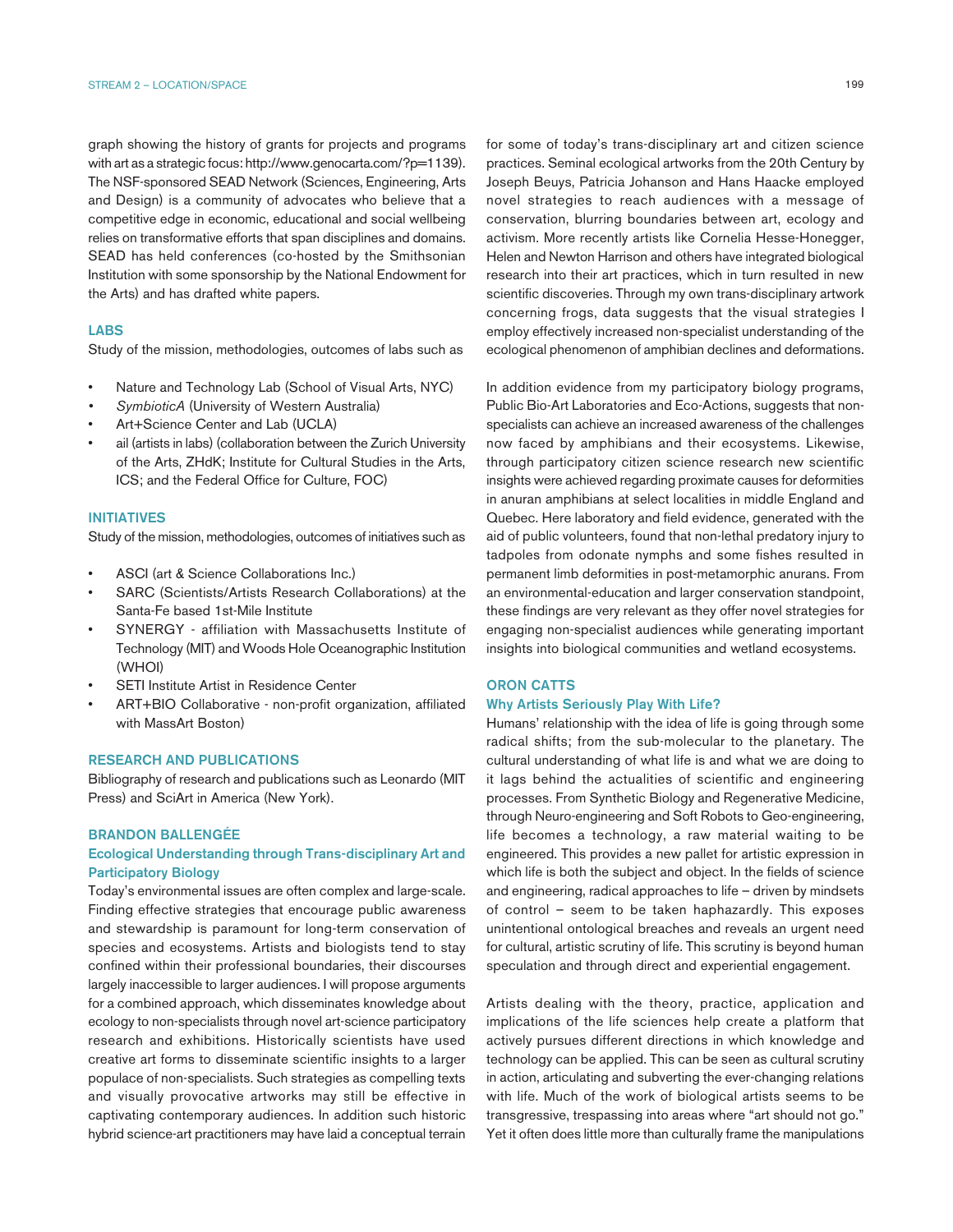of life that have become commonplace in the scientific laboratory. This aesthetically driven and confrontational treatment of life by artists can create an uneasy feeling about the levels of manipulation applied to living systems. This uneasiness seems to stem from current values and belief systems that seem ill-prepared for the consequences of applied knowledge in the life sciences. Life is going through a major transformation, even if it seems more perceptual than actual. Through rigorous, critical and indeed wondrous explorations in the life science laboratory, the artists begin a dialogue, engaging with the extraordinary potentials and pitfalls of our new approaches to life.

*SymbioticA* is recognized as the first artistic laboratory dedicated to providing artists with support for this kind of research within an institutional setting. It is acknowledged as a benchmark for similar labs. The laboratory was established in 2000 within the School of Anatomy, Physiology and Human Biology at The University of Western Australia. *SymbioticA* specializes in Biological Arts, developing programs such as artistic research residencies, workshops, academic courses and public engagement through exhibitions and public presentations. To date, *SymbioticA* had more than eighty artist-researchers that were mentored to develop skills and make use of scientific techniques in manipulating life forms. Some examples of past residents are ORLAN, Critical Art Ensemble, Kira O'Reilly, Chris Salter, Peta Clancy and Helen Pynor. Through their hands-on experience, these artists become deeply engrossed in scientific methodologies and technologies. As a consequence, their projects may intentionally provoke, expose hypocrisies, meditate upon and question the limits of 'what is acceptable' by current societal standards.

Being based within a research university, *SymbioticA* needs to adhere to regulations concerning ethical conduct and health and safety. In most cases our research is scrutinized much more strictly than our scientific colleagues' work. A common criticism of the work undertaken by artists in residence is that this type of artistic involvement with life is frivolous and in some cases "shocking." The apparent lack of utilitarian value seems to trigger such reactions but at the same time it does what art does best – create awareness and allows critical engagement that destabilizes perceived assumptions and challenge perceptions.

# PAUL THOMAS

## Materiality and the Evolution of Graphite

This paper explores the speculative nature of the quantum universe. Marcel Duchamp in 1913, eight years after Einstein's theory of relativity and fourteen years before Werner Heisenberg's Uncertainty Principle, demonstrated poetically the problem of measurement in his work *Three Standard Stoppages*. To explain this problem of measurement in quantum mechanics I refer to Karen Barad: On the face of it, these questions seem vacuous, but there may be more here than meets the eye. Consider, first, setting up the condition for the experiment: we begin with a vacuum. Now, if a vacuum is the absence of everything, of all matter, how can we be sure that we have nothing at hand? We'll need to do a measurement to confirm this. We could shine a flashlight on the vacuum or use some other probe, but that would introduce at least one photon (quantum of light) onto the scene, thereby destroying the very conditions we seek. Like turning up the light to see the darkness, this situation is reminiscent of the mutually exclusive conditions of im/possibility that are at issue in Niels Bohr's interpretation of quantum physics. [1]

This paper will describe the historical moment of new materiality in which we live by examining the humble graphite pencil and the implications inherent in the discovery of graphene. To explore this moment we examine the tool of the pencil and its medium graphite to provoke discussion on our understanding of the material world and our relation to it. To draw with a pencil is shape one's thought spatially and diagrammatically in ways no other medium can express. Drawing helps us to render, comprehend and make sense of the structures and laws that bind our world. The art of drawing, then, is a discursive act in which the pencil mediates thought, capturing reality in the act of happening. The major focus of this paper is the development of graphene in 2004, which – prior to this time – was purely theoretical, a single sheet of carbon atoms. The process through which this material was extracted was a simple laboratory experiment: using scotch tape to whittle down graphite to a single sheet of graphene. There are a many assumptions that one can draw upon when looking at a pencil, but it is at a moment in 2004 when these assumptions were tested and new territories appeared on the horizon. Now the pencil's constituent, graphene, has taken on surreal new forms that were inconceivable prior to 2004. We need to be aware of the pencil's genealogy. It will be people such as you who will demonstrate how the discovery in 2004 brings the material's agency into new territories.

Graphite for pencils came to being around 1500 when large rare deposits were discovered at Barrowdale in the UK. The pencil with a wooden sleeve, developed in 1560, gave impermanency to the mark for artists and writers. It was used to make the imperceptible real, to communicate ideas. The material graphite/ graphene now takes on a new role in communication technologies, nanotubes, quantum computers. The Graphene Moment is evidenced by what would appear to be historically ridiculous concepts, now made real. The transformation of this material calls for the reevaluation of graphite's capabilities. Questions related to an artistic interpretation of the world via graphite now challenge the quantitative approach of science. The discovery of graphene enables us to explore new material developments and research within the domain of drawing. The articulation and mapping of understanding establish graphite and the pencil at a focal point in time. Richard Feynman's pencil diagrams, graphene, nanotubes and the mechanic atomic force microscope (AFM) contribute to an analogous history of drawing. Science and technological research via the AFM's pencil-like probe is of particular interest here.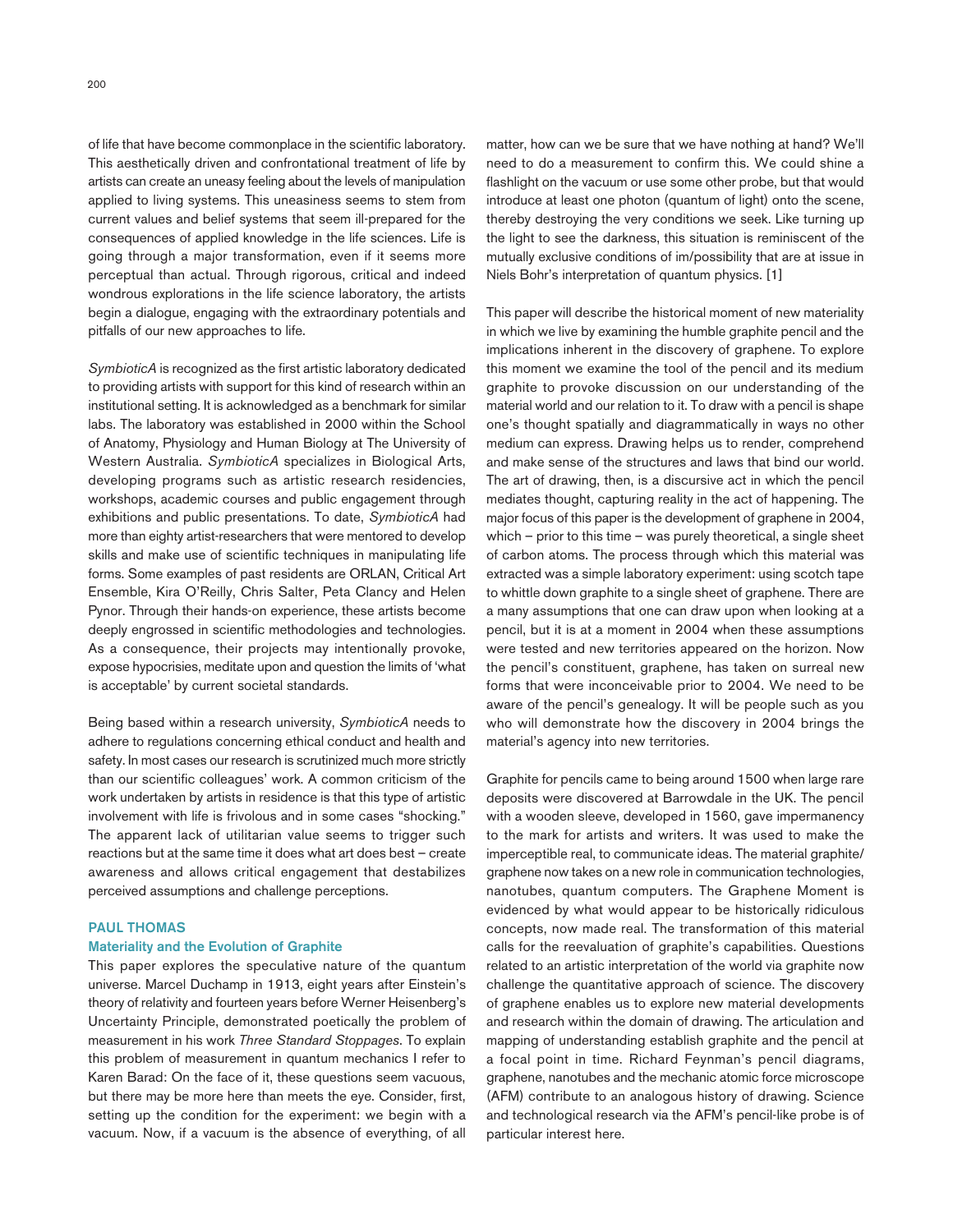#### AFM

A fundamental change in our understanding of materiality has evolved through a quantifiable 'machinic' comprehension of the world. The instruments of nanotechnology change the visualization of matter. We now see a world made visible by tools of nanotechnology such as the Scanning Tunneling Microscope (STM) in 1981 and the later Atomic Force Microscope (AFM) in 1986. The AFM is one of the foremost tools for imaging, measuring and manipulating matter. Gathering scientific data through touch challenges a dominant ocular-centric understanding of the world. The AFM and nano-assembly allow us to move atoms and create new materials, forms and structures. They replicate the biblical construction of humans from dust particles.

The discovery of graphene makes us rethink the way we view the world and, therefore, the way we represent the world. Graphene, which is the name for a single atomic sheet of graphite (a pure form of Carbon), is an excellent conductor of electricity and is fit for various mechanical purposes. Since its discovery in 2004 graphene, 200 times stronger than steel, has been applied to many new purposes – from the construction of next-generation transistors to light-weight, high-strength composite materials, from flexible television screens to quantum computing. Graphite is being explored across many university research centers. Of these the Centre for Quantum Computation (CQC) at the University of Oxford, led by Dr. Simon Benjamin in the area of Molecular & Solid-State, is of particular note.

Thus, one possible building block of the quantum computer is the buckyball C60. The C60 molecules have individual nitrogen atoms fired at them that become trapped inside the buckyball, creating nC60 molecule, which is at the very core of a microprocessor's array. The caged nitrogen atom within the buckyball is incarcerated and isolated but still has the ability to spin and can be controlled by microwaves to emulate the zeros (by spinning up) and ones (by spinning down) of the digital computer's binary code. However, quantum computing explores the potential of the nitrogen atom's superposition inside the buckyball to be in more than one state (not zero or one) at the same time. [2]

We now face the implications that the discovery of graphene has on the medium of drawing. A range of contemporary artists has taken up a revised approach to the materiality of graphite. This shift in the potential or perceived agency of the material of graphite has opened up a rich new environment for creativity and inter-disciplinarity.

#### The Art of Graphite

The challenge to our understanding of materiality of graphene is played out in Victoria Vesna's and James Gimzewski's 2002 artwork, *Zerowave Functions.* The work takes the viewer inside the imaginary, enabling them to draw and shape molecules with their own shadows. The exploration of graphene will be put to use in Benjamin's quantum computing research and demonstrates the development of immaterial relationships while engaging in the possibilities of thinking particles. The user inadvertently draws the buckyball across the surface and engages with it through the gesture of transferring meaning through the act of mark-making. The interaction with the C60 molecule suggests complex relationships with matter, playfully controlled by the viewer. At the same time it opens up questions of manipulation – even colonization – of the material world. The revelation of graphene has great consequences for the practice and epistemology of drawing. The art historical importance of the emergence of graphite is in the how, why and what of radical reinvigoration of the medium. The human body's major ingredients, Carbon (18%) and Oxygen (65%), draw interesting parallels with the pencil and suggest shared alchemical genealogy. What could we make of the relationship between chemical components of material graphite and that of the human body? Do we start to see these attributes as being causal, intrinsically linked to being human? What are the connections between a conscious state for matter when applied to a material that makes the invisible world visible? Synergies converge around thinking as being atomic: the use or carbon atoms in the processing power of the quantum computer; the potential of graphene as a telecommunication tool. These speculations demand rethinking the marks we have made. The ability of the material to express human thought is much more powerful than we could have initially imagined. Graphite may now serve not only to record and map thoughts but now inscribe a range of non-semiotic utilities, such as its aptitude as conductor of electromagnetic currents.

The transforming agency of graphite and the definition for new modalities of drawing are central to graphene as a material in the production of contemporary monitors and touch screens are of great significance. The confluent material agency of graphite as tool for visualizing the world both physically and, now, digitally announces a new kind of drawing. The same material that has historically been used by artists is now central to mainstream digital media of communication today. The reestablishment of touch as the sense connecting us directly with the material world is implicit in our transmissions through the pencil to the surface of the paper. As though the old gramophone needle that draws out the undulations of the record and translate it into sound could by a similar process of reengineering of information exhumed from the pencil marks. The inauguration of graphene has prompted the need for revisionary history and reconceptualization of graphite drawing. These new interpretations of old materials show the need to expand sensory awareness of our surroundings, how we interrelate and interact in it.

We have covered the relationship between graphite and graphene to discover something about the 'agential' relationship that is applied to materials. Once we perceive what was at first invisible and also inconceivable, the complex understandings of our material world shift. We comprehend that thinking and thoughts are atomic and stem from an intuitive understanding of rationalizing